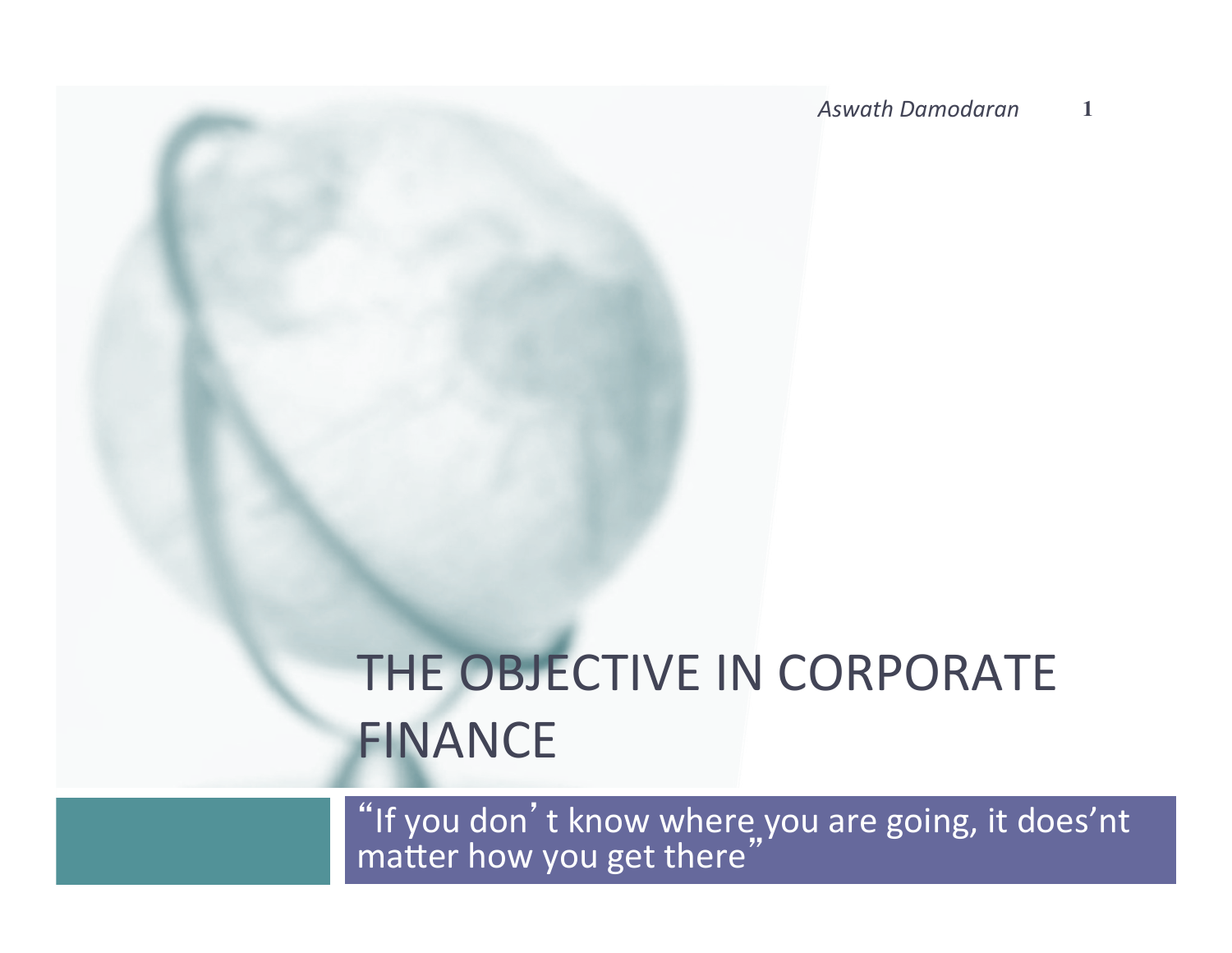#### **First Principles**

**2 The Investment Decision** Invest in assets that earn a return greater than the minimum acceptable hurdle rate **The Financing Decision** Find the right kind of debt for your firm and the right mix of debt and equity to fund your operations **The Dividend Decision** If you cannot find investments that make your minimum acceptable rate, return the cash to owners of your business The **hurdle rate** should reflect the riskiness of the investment and the mix of debt and equity used to fund it. The **return** should reflect the magnitude and the timing of the cashflows as well as all side effects. The **optimal mix** of debt and equity maximizes firm value The **right kind** of debt matches the tenor of your assets **How much cash** you can return depends upon current & potential investment opportunities **How you choose**  to return cash to the owners will depend on whether they prefer dividends or buybacks Maximize the value of the business (firm)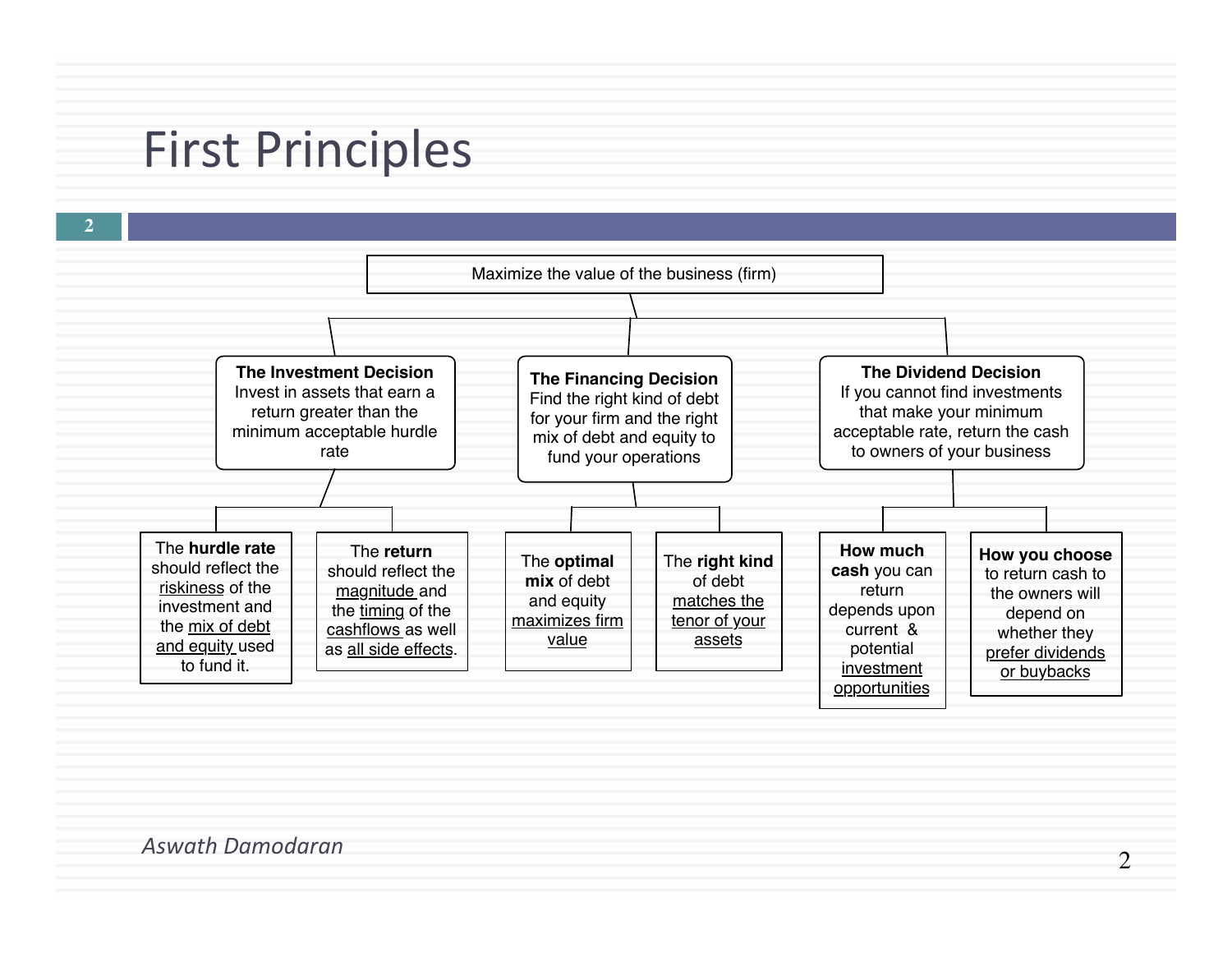## The Objective in Decision Making

**3**

- $\Box$  In traditional corporate finance, the objective in decision making is to maximize the value of the firm.
- $\Box$  A narrower objective is to maximize stockholder wealth. When the stock is traded and markets are viewed to be efficient, the objective is to maximize the stock price.

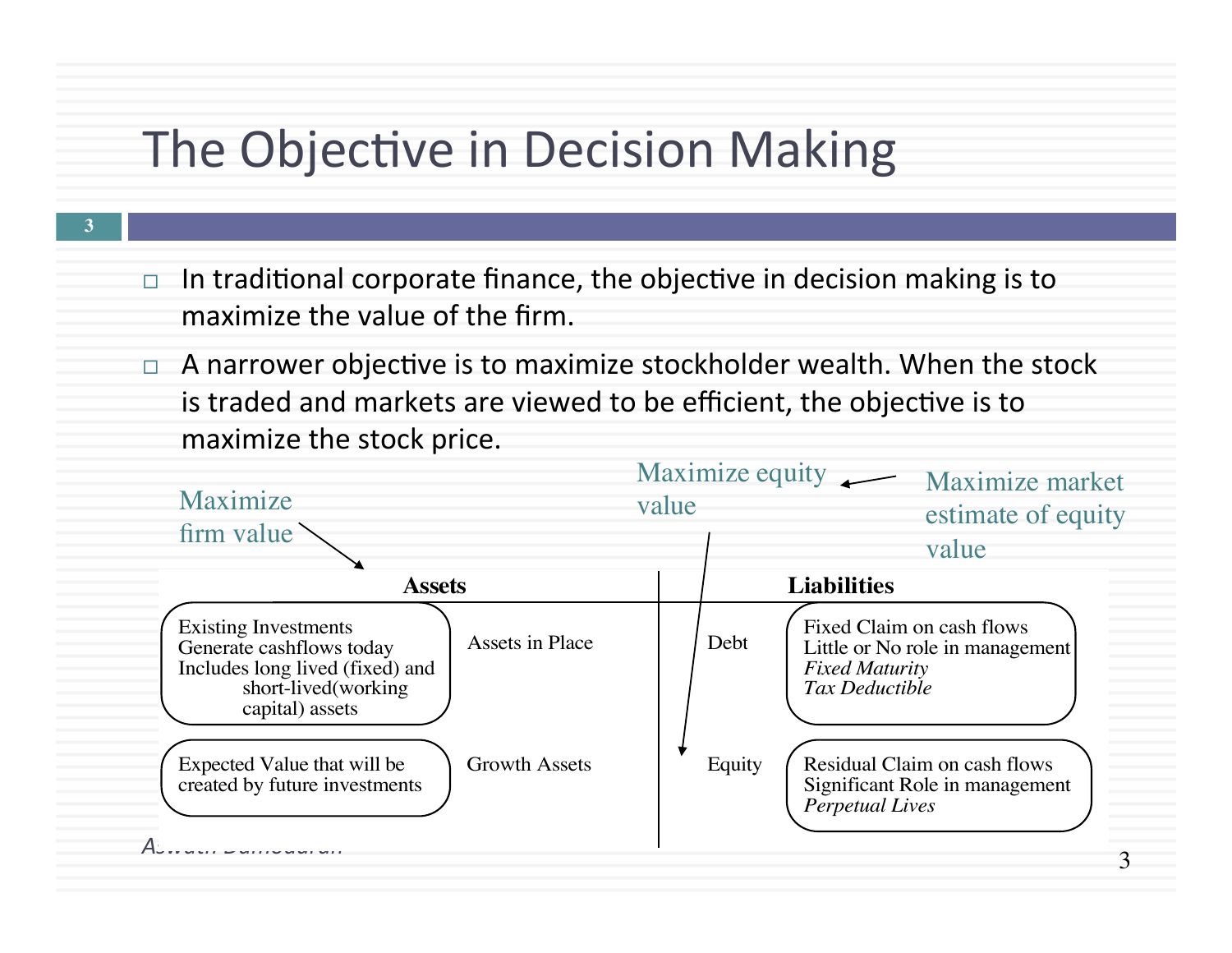Maximizing Stock Prices is too "narrow" an objective: A preliminary response

- $\Box$  Maximizing stock price is not incompatible with meeting employee needs/objectives. In particular:
	- **EMPLO EMPLO And SET EMPLOYEES** are often stockholders in many firms
	- $\blacksquare$  Firms that maximize stock price generally are profitable firms that can afford to treat employees well.
- $\Box$  Maximizing stock price does not mean that customers are not critical to success. In most businesses, keeping customers happy is the route to stock price maximization.
- $\Box$  Maximizing stock price does not imply that a company has to be a social outlaw.

**4**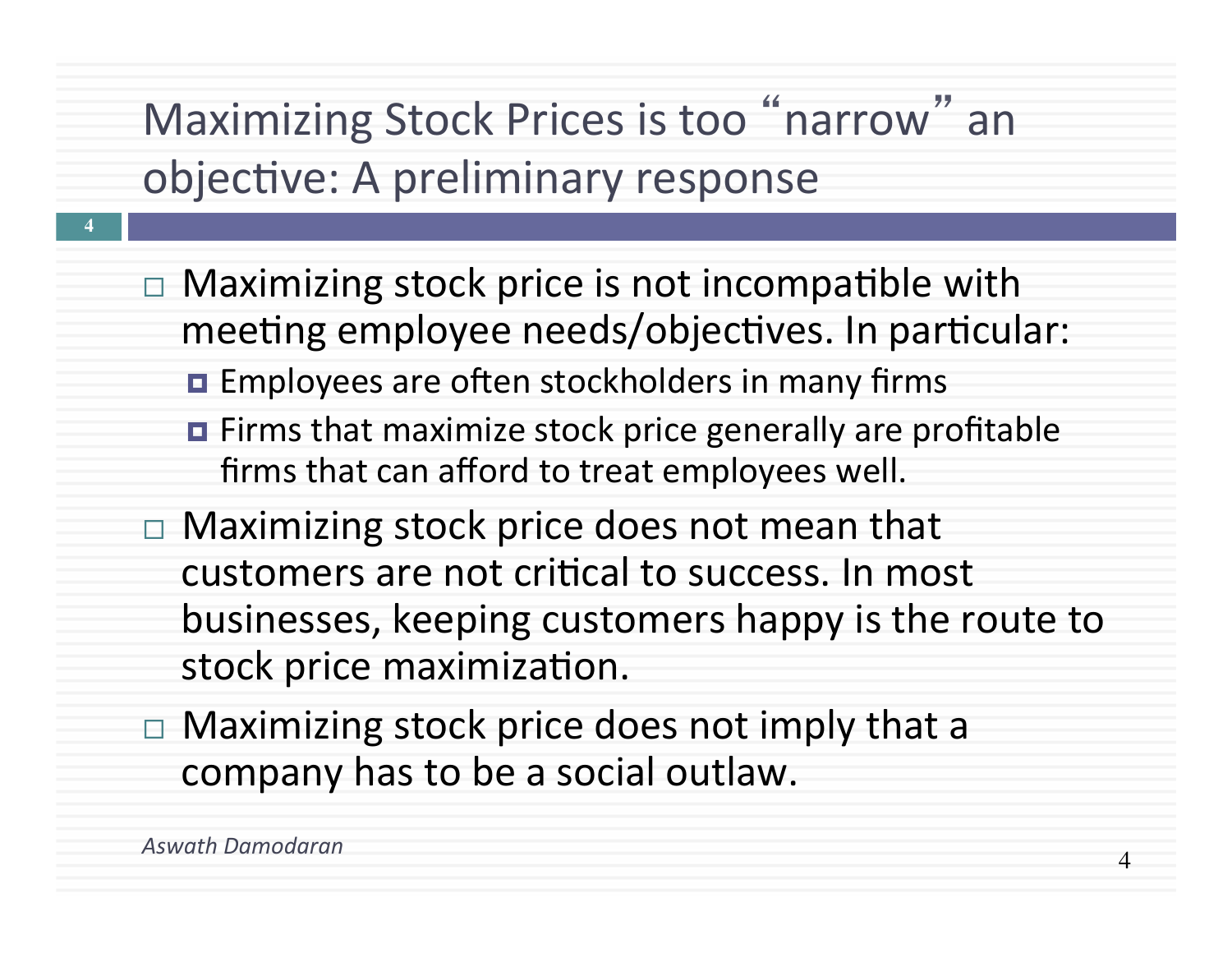## Why traditional corporate financial theory focuses on maximizing stockholder wealth.

- $\Box$  Stock price is easily observable and constantly updated (unlike other measures of performance, which may not be as easily observable, and certainly not updated as frequently).
- $\Box$  If investors are rational (are they?), stock prices reflect the wisdom of decisions, short term and long term, instantaneously.
- The objective of stock price performance provides some very elegant theory on:
	- Allocating resources across scarce uses (which investments to take and which ones to reject)
	- $\blacksquare$  how to finance these investments
	- $\blacksquare$  how much to pay in dividends

**5**